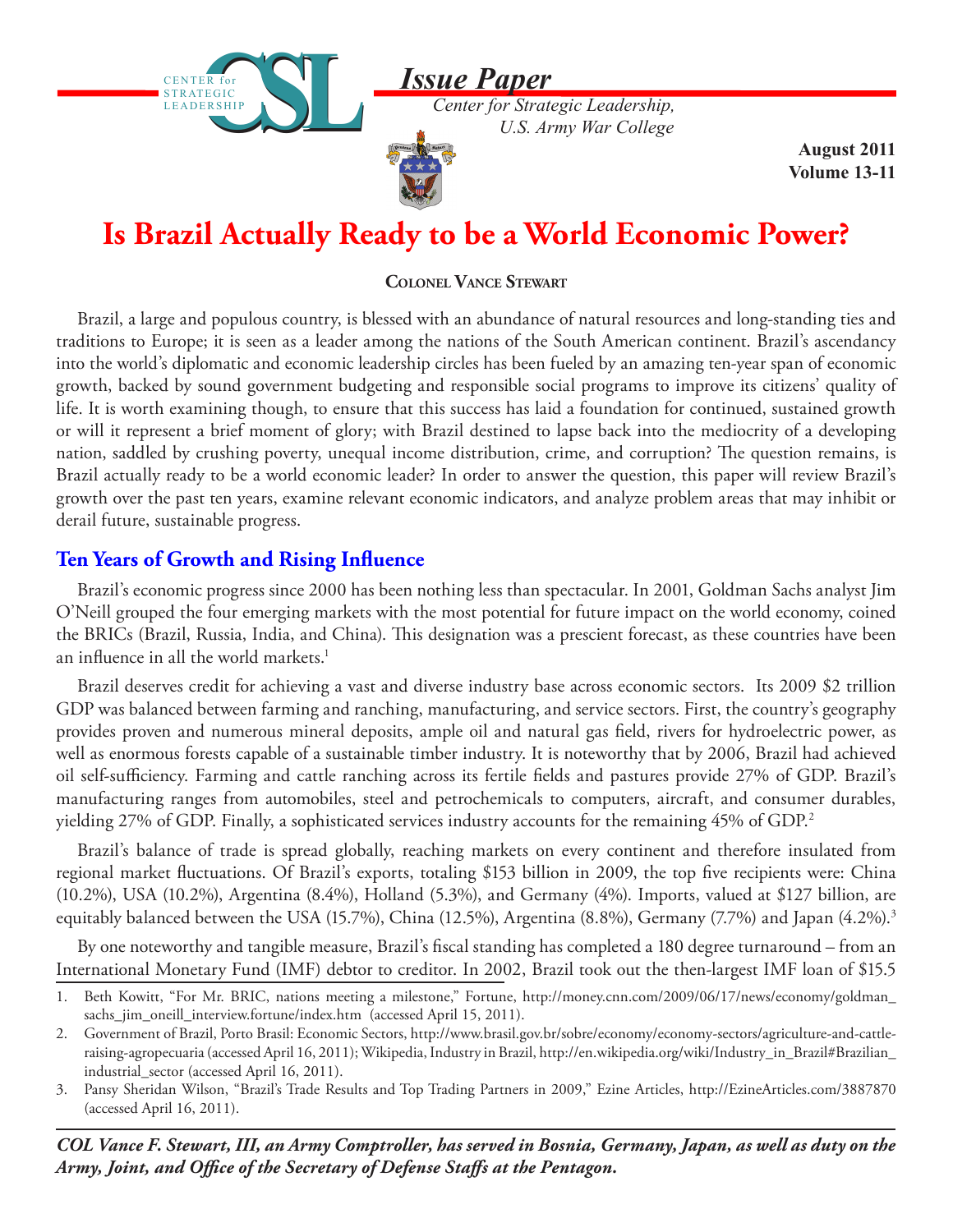billion, reaffirming its status as merely a developing nation. However, it repaid the loan early in 2005, followed by becoming an IMF creditor, buying \$10 billion of IMF Special Drawing Rights, the basket of world currencies used as a reserve hedge against currency fluctuation in October 2009.<sup>4</sup> In 2008, two ratings agencies awarded investment grade status to Brazil's debt, cementing its status as a steady and balanced economy.<sup>5</sup>

Buoyed by this economic growth and stability, Brazil has capitalized its newfound status by expanding its diplomatic influence both regionally and globally. With Brazil traditionally acknowledged as the leading South American power, during his Presidency, Luiz Inaco Lula da Silva became the driving force behind the creation of several South American diplomatic and economic groups: the South American Defense Council, South American Summits, and the Union of South American Nations (UNASUR).<sup>6</sup> On the global scene, Brazil, a founding member of the United Nations, is currently serving its tenth, non-consecutive temporary appointment to the UN Security Council and is actively building support for a permanent seat under UNSC reform.7

The world community has recognized Brazil's accomplishments by awarding it both the 2014 World Cup and 2016 Olympic Games. These acknowledgments, as designated previously to Japan 1964, Korea 1988, China 2008, and South Africa in 2010, reflect world recognition of Brazil as an up and coming state and provides a source of great national pride to the Brazilian people for their collective efforts.

### **Economic Indicators & Government Policy**

Brazil has developed into an economic force, fueled by diversified growth across all sectors. According to the CIA World Factbook estimates for 2010, Brazil's GDP is just over \$2 trillion, growing at 7.5%, the 18th largest in the world. It's GDP per capita is only \$10,900, ranking 104th; however, this figure is repressed by a 200+ million population, segregated into urban and rural components. Unemployment steadily decreased throughout the 2000s to 8.1% in 2009.8 Inflation, always a chief concern, is also under control. In the late 1980s and into the 1990s, Brazil suffered through a period of hyperinflation. Since 2000, it has seen periods of 7% inflation, followed by a post-9/11 spike into the 14-16% range. Before the global recession in 2008, inflation had steadied around 5% and is currently just under 6.5%.9 The macroeconomic benchmarks all point to Brazil operating in a sustainable growth environment.

Heartened by this economic success, the quality of life for Brazilian citizens has significantly improved. Marcel Fortuna Biato, a distinguished Brazilian diplomat, attributes this to two initiatives: "[T]he first was the continuous improvement in the public sector's fiscal health, thanks to the taming of double-digit inflation and macroeconomic prudence. The other was a willingness to allocate a growing proportion of the state's 35% stake of GDP to raising the minimum wage, the institution of universal health care and other income transference policies, such as the now well-known Family Allowance Program (Bolsa Família)."10 These improvements are backed up by analysis done by the World Bank. Using 2009 data: literacy is at 90%, an increase from 86% in 2000 and 75% in 1980; life expectancy is 73 years, up from 70.2 in 2000 and 62.5 in 1980; and poverty, measured as the percentage of the population living below the national poverty line, is 21%, down from 35% in 2000.<sup>11</sup> By almost every measure, Brazil has succeeded in the transition from a developing state to emerging market by investing in its people through education, health and other social programs. It is a formula other third-world nations should pursue.

<sup>4.</sup> United Press International, "Brazil campaigning for permanent U.N. Security Council seat," http://www.upi.com/Top\_News/ Special/2009/10/16/Brazil-campaigning-for-permanent-UN-Security-Council-seat/UPI-71131255711794/ (accessed April 15, 2011); BBC News, "Brazil to pay off IMF debts early," http://news.bbc.co.uk/2/hi/business/4527438.stm (accessed April 15, 2011).

<sup>5.</sup> Central Intelligence Agency, *The World Factbook*, https://www.cia.gov/library/publications/the-world-factbook/geos/br.html (accessed April 16, 2011).

<sup>6.</sup> Andres Oppenheimer, "Commentary: Brazil take place as Latin America leader," *The Miami Herald*, http://www.mcclatchydc. com/2009/03/13/63848/commentary-brazil-take-place-as.html#ixzz1Jh7IGcdS (accessed April 16, 2011).

<sup>7.</sup> United Press International, "Brazil campaigning for permanent U.N. Security Council seat," http://www.upi.com/Top\_News/ Special/2009/10/16/Brazil-campaigning-for-permanent-UN-Security-Council-seat/UPI-71131255711794/ (accessed April 15, 2011).

<sup>8.</sup> Central Intelligence Agency, *The World Factbook*.

<sup>9.</sup> Trading Economics, Brazil Inflation Rate, http://www.tradingeconomics.com/Economics/Inflation-CPI.aspx?Symbol=BRL (accessed April 16, 2011).

<sup>10.</sup> Marcel Fortuna Biato, "Brazil as a Role Model for Latin America (Part IV)," *The Globalist*, http://www.theglobalist.com/storyid. aspx?StoryId=8030 (accessed April 15, 2011).

<sup>11.</sup> The World Bank, Data, http://data.worldbank.org/country/brazil (accessed April 15, 2011).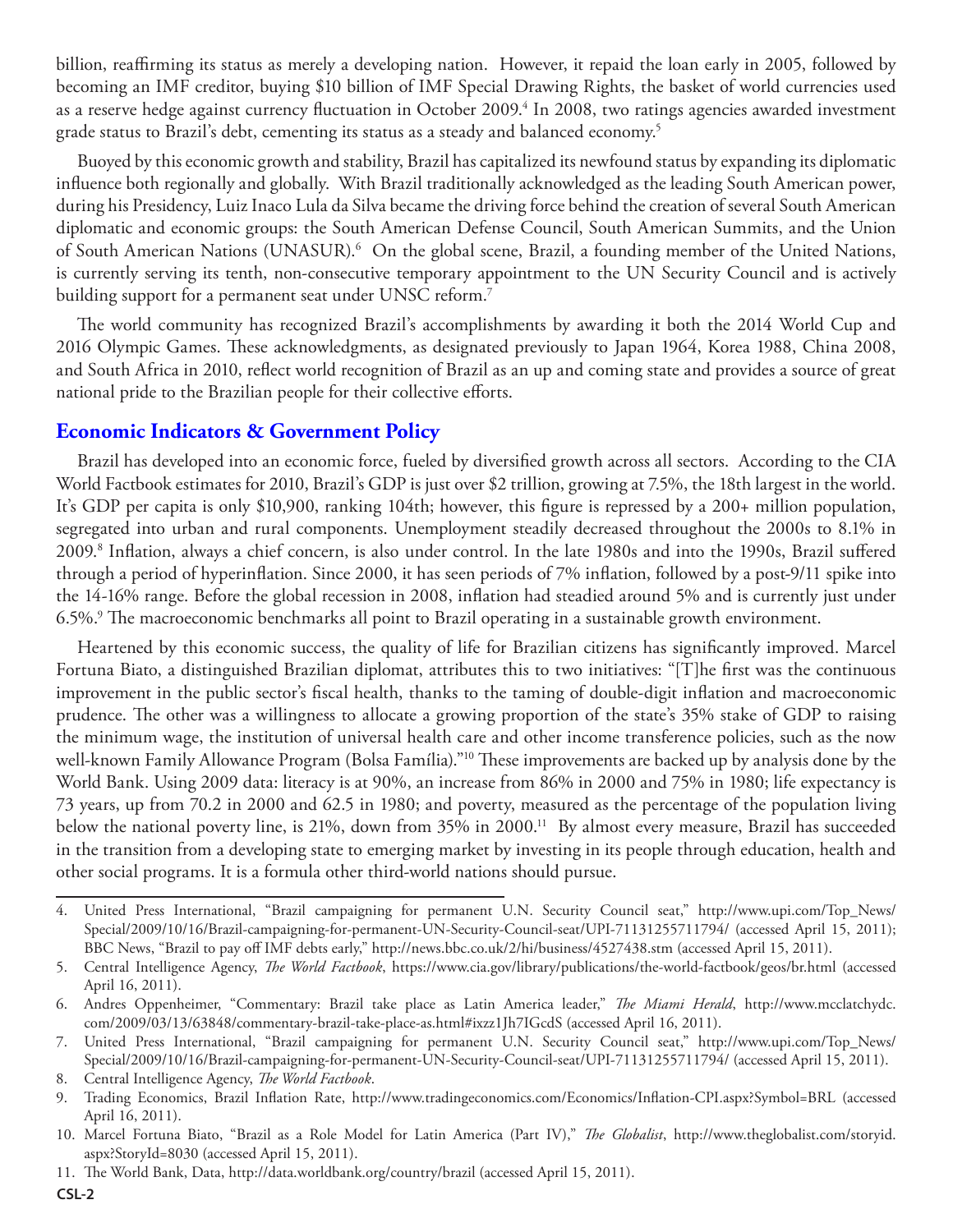Sound decisions by Brazil's legislative and executive branches of government have enabled the federal government to maintain a budget surplus between 1 and 2% since 2000, due to strict adherence to three complementary laws: the: Pluriannual Plan (PPA), the Budget Guidelines Law (LDO), and the Annual Budget Law (LOA). These three laws must also comply with a fourth document, The Tax Liability Law (TTL). Created in 2000, the TTL:

 *"…established new responsibilities for the mayors, governors and also for the President. These responsibilities include limiting the payroll expenditures, prohibiting the creation of a new continuous expense without the existence of a new source of income, making impossible the increase of personnel wages 180 days prior to a new election and prohibiting the generation of expenses that do not comply with the budget."* <sup>12</sup>

This admirable structure and oversight should be emulated by other countries.

## **Problem Areas**

Despite disciplined government policy and a booming economy, Brazil has not yet solved all its problems and still faces considerable social ills. The government and the people continue to struggle with dismal poverty, soaring crime, limited infrastructure to facilitate future growth, and a novice capability in handling trade disputes. First, despite reducing the percentage of the population subsisting below the poverty line, a significant portion of the population lives in isolated rural villages or urban 'favelas.'13 Estimates of more than 36 million live in these vast urban slums or shanty towns, on the outskirts of Brazil's metropolises, without access to clean water, electricity or sustainable housing.<sup>14</sup> Second, an analysis conducted by the Library of Congress states, "the skewed distribution of income in Brazil, one of the most unequal in the world, may be partially responsible for an endemic and increasing problem of nonpolitical crime."15 Roberto Ramos, CEO of The Vio Collective, attributes the high crime rate to "violence wrought by drugs."16 The U.S. State Department issues caution to Americans visiting Brazil, noting: "…crime throughout Brazil has reached very high levels. Brazil's murder rate is more than four times higher than that of the U.S."<sup>17</sup> Next, Mr. Biato summarizes the current status of Brazilian infrastructure:

*"The dearth of transport, communications and energy links goes a long way to explaining the region's long history of economic fragmentation and meager trade. Even today, Latin America has nowhere as dense an infrastructure grid as that enjoyed by the United States or Western Europe in the mid-19th century."*<sup>18</sup>

While the award of both the World Cup and the Olympic Games provided the impetus for massive infrastructure improvements, many of which will have use after the competitions, these plans may prove too ambitious for the Brazilian government. Legal, business and labor entities still need to be overcome in order to ensure construction is completed on time. Instead, these events may yet end up providing a 'black eye' for the government and the people collectively. According to a Reuters investigation, the more than \$1 trillion in construction projects:

*"…now seem likely to fall well short of President Dilma Rousseff's ambitions. Numerous high-profile projects are falling victim to a long list of problems including endemic corruption, red tape, insufficient funds and – above all – a glaring lack of leadership and know-how."* <sup>19</sup>

<sup>12.</sup> Trading Economics, Brazil Government Budget, http://www.tradingeconomics.com/Economics/Government-Budget.aspx?Symbol=BRL (accessed April 15, 2011); Federal Government of Brazil, "Porto Brasil: Federal Government Budget," http://www.brasil.gov.br/sobre/ brazil/government/federal-government-budget-1/br\_model1?set\_language=en (accessed April 15, 2011).

<sup>13.</sup> Wikipedia, "Favela," http://en.wikipedia.org/wiki/Favela (accessed April 15, 2011).

<sup>14.</sup> Gary Duffy, "Lula promises change for Brazil's slums," BBC News, http://news.bbc.co.uk/2/hi/americas/7122250.stm (accessed April 15, 2011).

<sup>15.</sup> Library of Congress, Federal Research Division Country Study Series, http://www.country-data.com/cgi-bin/query/r-1810.html (accessed April 16, 2011).

<sup>16.</sup> Roberto Ramos, "Brazil Gets Tough on Crime and Wins Another Round," http://www.huffingtonpost.com/roberto-ramos/brazil-getstough-on-crim\_b\_789534.html (accessed April 16, 2011).

<sup>17.</sup> U.S. Department of State, Brazil - Country Specific Information, http://travel.state.gov/travel/cis\_pa\_tw/cis/cis\_1072.html#crime (accessed April 16, 2011).

<sup>18.</sup> Biato, "Brazil as a Role Model"

<sup>19.</sup> Brian Winters, "Special Report: Brazil's Olympic push isn't winning any medals," Reuters, http://us.mobile.reuters.com/article/ businessNews/idUSTRE72Q18820110327 (accessed April 15, 2011).